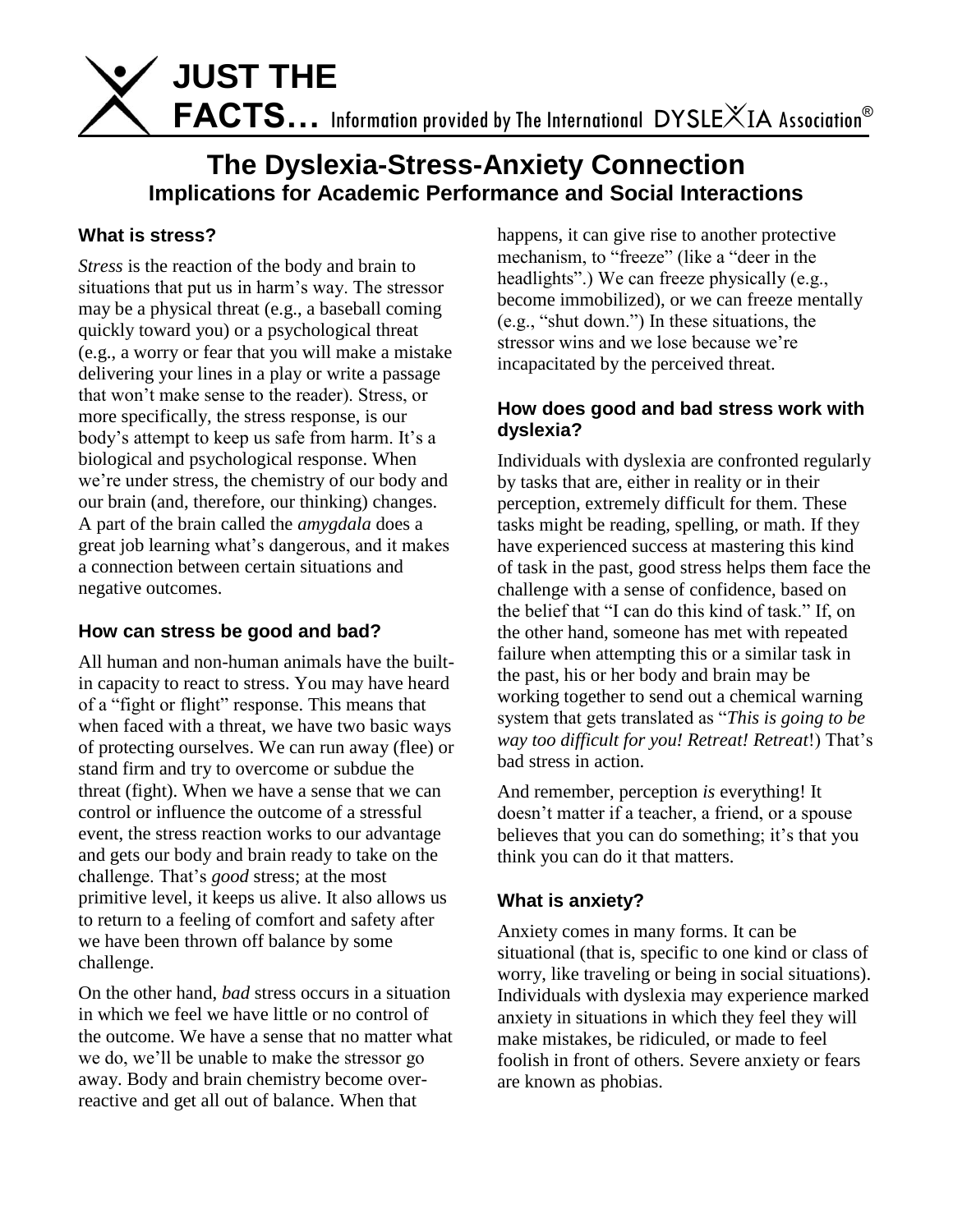When the anxiety is specific to or triggered by the demands of being with or interacting with people, and is characterized by a strong fear of being judged by others and of being embarrassed, it is known as social anxiety disorder (or social phobia). This fear can be so intense that it gets in the way of going to work or school or doing everyday activities. Children and adults with social phobia may worry about social events for weeks before they happen. For some people, social phobia is specific to certain situations, while others may feel anxious in a variety of social situations.

Anxiety can also be generalized (that is, a kind of free-floating sense of worry or impending trouble that doesn't seem to be specific to one trigger or event). In its more serious form, this is considered a psychiatric disorder known as generalized anxiety disorder (GAD). According to the National Institutes of Mental Health website [http://www.nimh.nih.gov/health/topics/generalize](http://www.nimh.nih.gov/health/topics/generalized-anxiety-disorder-gad/index.shtml) [d-anxiety-disorder-gad/index.shtml:](http://www.nimh.nih.gov/health/topics/generalized-anxiety-disorder-gad/index.shtml)

GAD is diagnosed when a person worries excessively about a variety of everyday problems for at least 6 months. Generalized anxiety disorders affect about 3.1% American adults age 18 years and older (about 18%) in a given year, causing them to be filled with fearfulness and uncertainty. The average age of onset is 31 years old.

## **How is anxiety different from stress?**

Simply put, *anxiety* is a state of worry about what *might be*—as compared to stress, which is a reaction to what *is*. Both stress and anxiety trigger the same chemical reactions in the brain, which does a really good job remembering negative experiences. If you worry all the time about something bad happening to you, that puts you in a state of chronic stress. Individuals with dyslexia worry about reading, writing, and arithmetic much of the time. The irony is, the more they master, the more work they get. It's an unending cycle.

## **What's the connection to dyslexia?**

Stress and anxiety increase when we're in situations over which we have little or no control (a car going off the road, tripping on the stairs, reading in public). All people, young and old, can experience overwhelming stress and exhibit signs of anxiety, but children, adolescents, and adults with dyslexia are particularly vulnerable. That's because many individuals do not fully understand the nature of their learning disability, and as a result, tend to blame themselves for their own difficulties. Years of self-doubt and selfrecrimination may erode a person's self-esteem, making them less able to tolerate the challenges of school, work, or social interactions and more stressed and anxious.

Many individuals with dyslexia have experienced years of frustration and limited success, despite countless hours spent in special programs or working with specialists. Their progress may have been agonizingly slow and frustrating, rendering them emotionally fragile and vulnerable. Some have been subjected to excessive pressure to succeed (or excel) without the proper support or training. Others have been continuously compared to siblings, classmates, or co-workers, making them embarrassed, cautious, and defensive.

Individuals with dyslexia may have learned that being in the company of others places them at risk for making public mistakes and the inevitable negative reactions that may ensue. It makes sense, then, that many people with dyslexia have become withdrawn, sought the company of younger people, or become social isolates.

#### **How can individuals with dyslexia move from distress to DE-STRESS?**

The DE-STRESS model that follows is a step-bystep guide for addressing stress, anxiety, and dyslexia.

• Define: Professionals working with the person need to analyze and understand the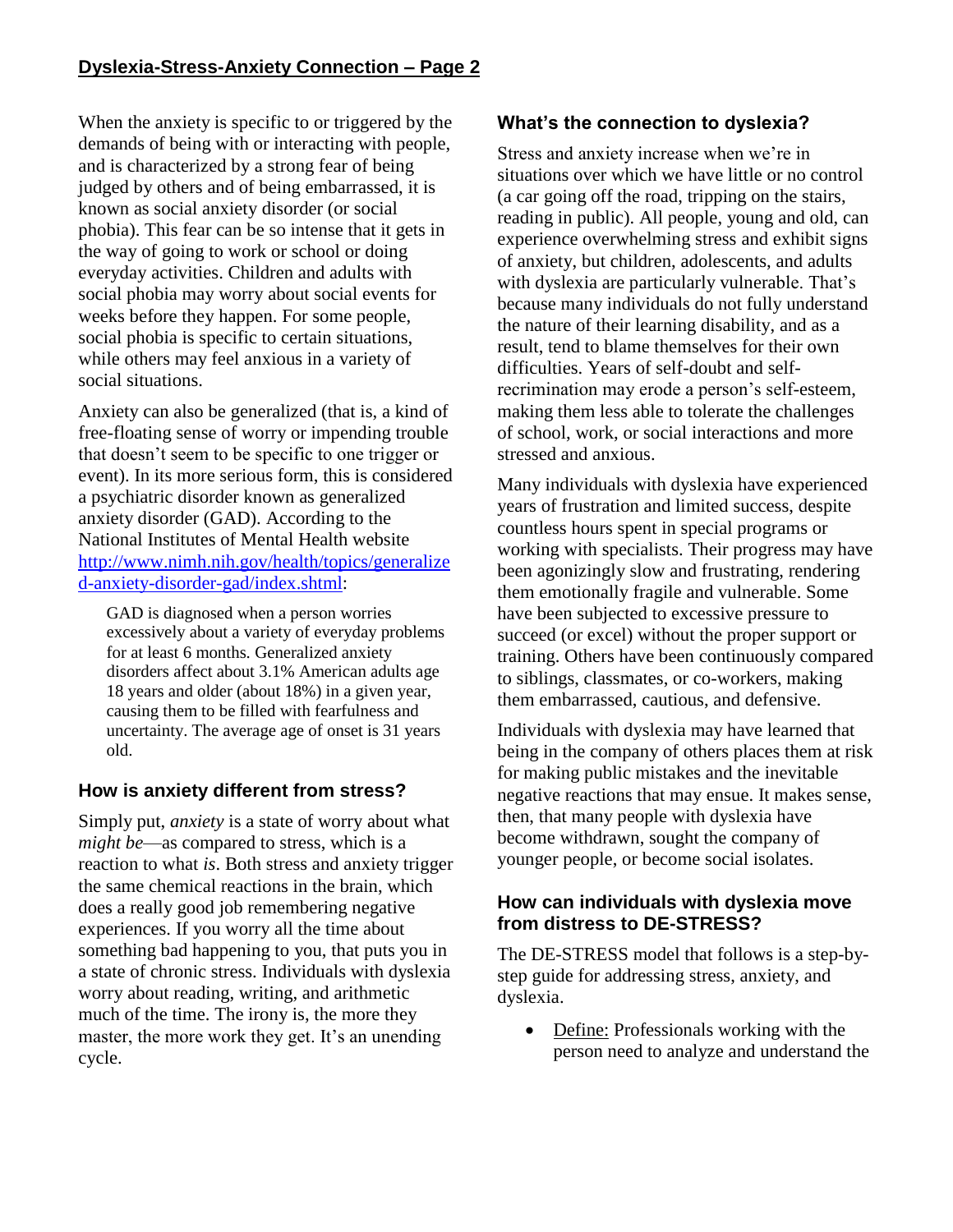way dyslexia presents itself in that individual.

- Educate: Based on the information gleaned by the professionals above, the child or adult needs to be taught how dyslexia has an impact on his or her performance in school, workplace, or social situations.
- Speculate: This step involves encouraging individuals with dyslexia to look ahead and anticipate the problems they might encounter because of their condition as they face new challenges.
- Teach: It's important to teach children, adolescents, and adults developmentally appropriate strategies, techniques, and approaches that will maximize success and minimize frustration and failure. This involves actively teaching people how to recognize and manage stress, the skills of honest self-appraisal, and the ability to learn from and repair errors.
- Reduce the Threat: Educators and others involved need to create learning and social environments that reduce, remove, or neutralize the risk. This means giving students the chance to practice newly learned skills in a safe place. It also involves teaching people with dyslexia how to recognize and deactivate "stress triggers."
- **•** Exercise: Regular and vigorous physical activity is known to enhance brainpower and reduce stress. So it is important to build in opportunities for exercise. This step also involves encouraging the person to drink plenty of water and eat a healthy diet.
- Success: Children and adults need abundant opportunities to display mastery and experience success. Providing these opportunities gives individuals with dyslexia a chance to learn how to replace

the language of self-doubt with the language of success.

• **Strategize:** The child or adult should be encouraged to use what he or she has learned about minimizing and managing stress, and the relationship between stress and dyslexia, to plan for a future in which continued success is likely.

A little bit of stress is a good thing; it keeps us on our toes and gets us ready for the challenges that are a normal and helpful part of living in a complex world. Yoga, mindfulness activities, meditation, biofeedback, cognitive behavioral therapy (CBT), medication and exercise are among the many ways that individuals (with and without dyslexia) can conquer excessive or debilitating stress. For the individual with dyslexia, effectively managing and controlling stress must also involve learning more about the nature of the specific learning disability. Gaining an understanding of the daily impact of dyslexia and learning how to work through or around the dyslexia to gain a better sense of control over the environment, is the key to reducing stress and achieving greater success.

Competence instills confidence and competence leads to success. When children, adolescents, and adults are able to develop a sense of mastery over their environments (school, work, and social interactions), they develop a feeling of being in control of their own destiny. Control through competence is the best way to eradicate stress and anxiety.

## **Suggested Readings**

Brooks, R., & Goldstein, S. (2007). *Understanding and managing children's classroom behavior: Creating sustainable, resilient classrooms.* New York: Wiley.

Minahan, J., & Rappaport, N. (2012). *The Behavior code: A practical guide to understanding and teaching the most challenging students.* Cambridge: Harvard Education Press.